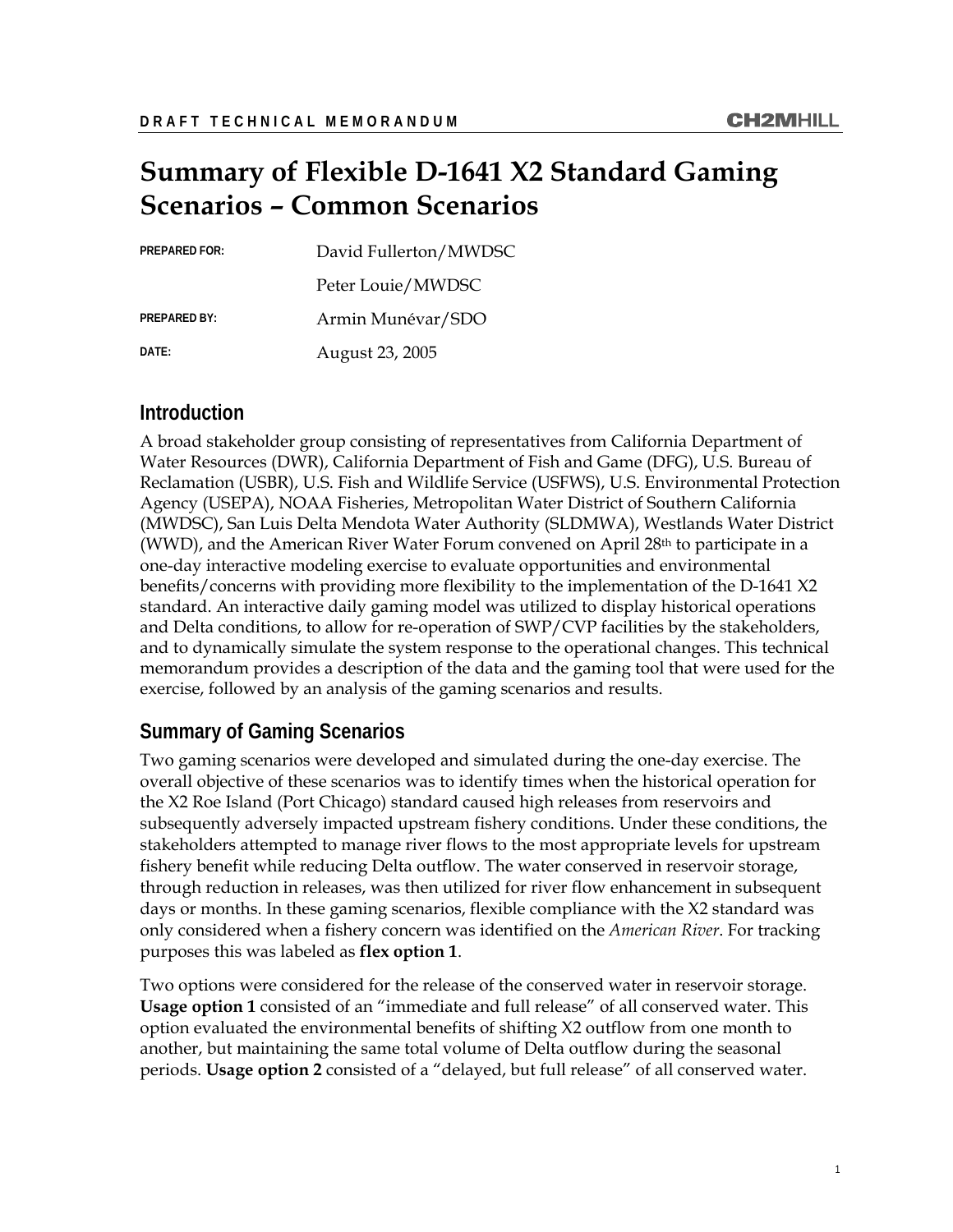This option allowed for any water savings to accrue, to the extent feasible, in upstream storage and be used later in the same calendar year for upstream instream fishery benefits.

The gaming scenarios, for sake of simplicity, are referred to as Games 1.1 and 1.2, where the first number refers to the flex option and the second number refers to the usage option.

# **Period of Analysis and Data Sources**

The recent historical period of water years 2002, 2003, and 2004 was selected as the model simulation period for the gaming scenarios. This period was selected to be consistent with recent operations, including the CVPIA (b)(2) and the Environmental Water Account programs, current Delta standards, and the availability of daily hydrologic and operational data.

Daily hydrologic and operational data for the Sacramento Valley, San Joaquin Valley, and Delta were compiled from a variety of sources. Reservoir operational reports containing daily values for inflow, storage, and release were obtained electronically from the California Data Exchange Center (CDEC). Daily river flow data were generally obtained from the U.S. Geological Survey (USGS) gage records. Historic Delta flows, cross-channel gate operations, exports, and estimates of island consumptive use and drainage were obtained from the IEP DAYFLOW database. DWR and USBR operators provided daily electrical conductivity measurements for the Delta, additional reservoir operational conditions, and historical (b)(2) accounting sheets.

# **Gaming Tool**

A spreadsheet-based gaming tool, developed by CH2M HILL, was employed for the gaming exercises. The tool utilizes historical daily facility operations, river flows, and Delta conditions to develop the Base scenario. The historic conditions are displayed graphically on a schematic of the Central Valley water resources system. The model schematic is shown in Figure 1. Various timeline graphics of reservoir storage levels, river flows, exports, Delta salinity, and other system parameters are included in the gaming tool for review of baseline conditions.

Gaming scenarios are developed by tiering off of the Base (historical) scenario and modifying facility operations to suit the guidelines of the particular game. The system response to changes in facility operations is dynamically simulated and results are automatically displayed on the schematic and timeline graphs. Based on discussions in meetings prior to the gaming, a simplified hydrologic routing technique was implemented in the model to approximate the time lag of flows from upstream reservoirs to the Delta. Changes to facility operations can be made on a daily basis or can span a period of any number of days.

The gaming tool incorporates computations of all major Delta constraints and standards. The salinity at various locations in the Delta is simulated through the use of the G-Model (Denton and Sullivan 1993) and is also compared to historic salinity conditions. The X2 position is computed based on the equation developed by Jassby et al (1995) relating Delta outflow and antecedent position to the current day position. The X2 position can also be approximated by interpolation of simulated salinity values at several stations in the Delta. As part of this gaming exercise, the gaming tool was integrated with a separate spreadsheet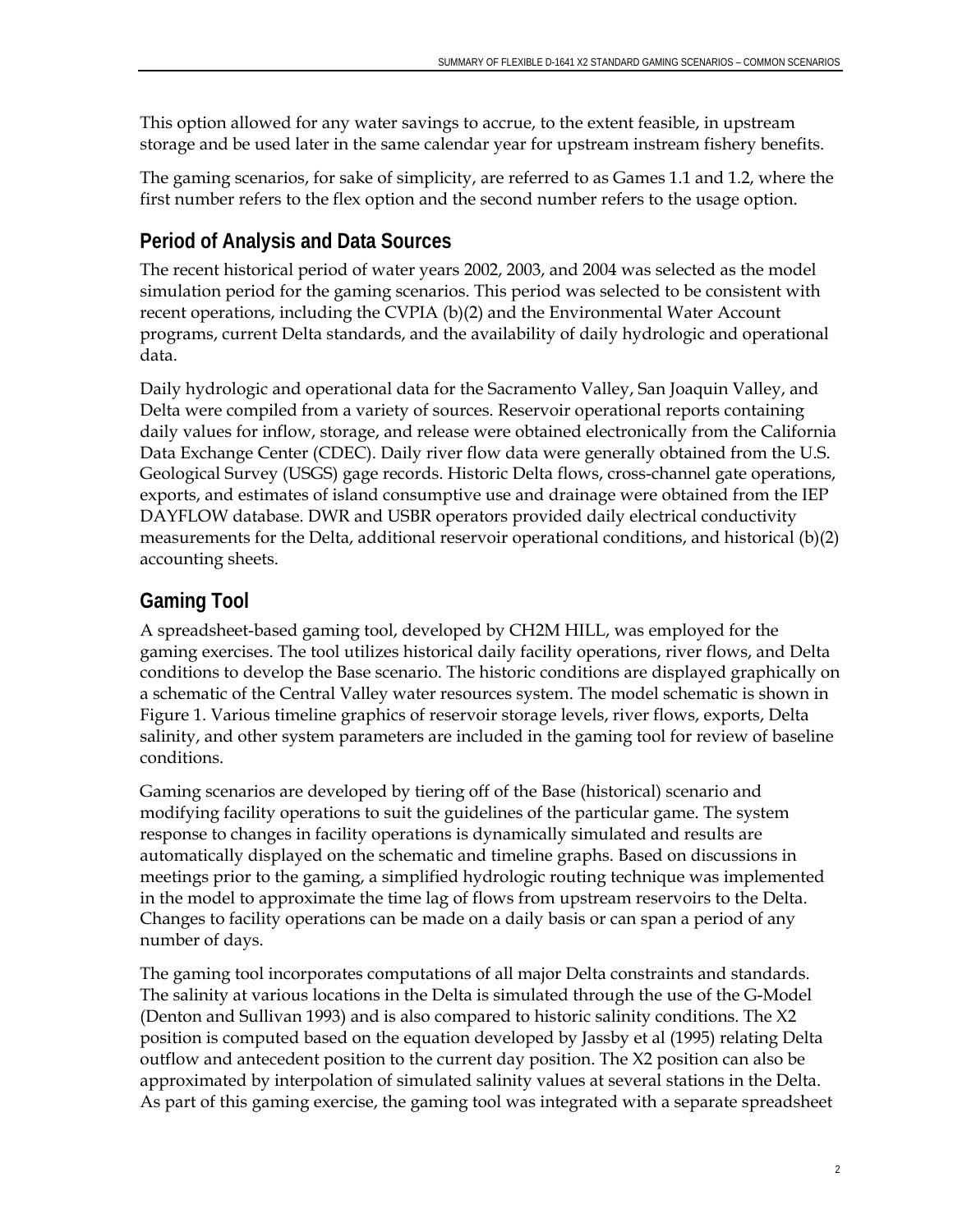tool that provides greater assessment of the daily compliance of the X2 standard given that the standard can be achieved through either a 3-day running average of net Delta outflow, daily EC, or 14-day running average of EC values. In addition this tool, provides a dynamic computation of species abundance indices as related to change in X2 over the specific averaging period (Kimmerer 2002)

# **Historic (Base) Conditions**

While historical data was compiled for water years 2002-04, only water years 2003 and 2004 exhibited the X2 conditions that were the focus of this gaming exercise. During early January 2003, uncontrolled runoff from the Sacramento Valley watershed flowed out of the Delta and pushed the X2 line westward. As a result of the large westward swing in the X2 position, the Roe Island standard was triggered and required 25 days of compliance. Beginning around the  $10<sup>th</sup>$  or  $11<sup>th</sup>$  of February, SWP and CVP operators began making increased releases from Folsom, Shasta, and Oroville reservoirs to target the Delta outflow standard. Flows on the American River, in particular, went from a nearly constant 4000 cfs prior to the  $10<sup>th</sup>$  to nearly 5500 cfs for 5-7 days following the  $10<sup>th</sup>$  before returning to 4000 cfs. Flows subsequent to the 20<sup>th</sup> began dropping down to 2000 cfs. All reservoirs went into flood control operation within a few months of this X2 Roe Island occurrence.

Similar to water year 2003, early April 2004 exhibited X2 Roe Island triggering that produced rather erratic flow conditions on the American River. Extremely high uncontrolled runoff in March caused a triggering of 18 days of X2 compliance at Roe Island. As a response to the triggering, rapid releases were made from Nimbus to support Delta outflow. Flows below Nimbus went from approximately 4000 cfs on April 6th, to nearly 8000 cfs on the 8<sup>th</sup>, and back down to 4000 cfs on the 20<sup>th</sup>. Flows subsequent to the 20<sup>th</sup> began dropping below 2000 cfs. Substantial stranding of juvenile Chinook salmon and isolation of Steelhead redds occurred during this event. A similarly erratic operation occurred at Keswick and Oroville facilities. Contrasting with 2003 conditions, however, none of the reservoirs went into flood control operations in 2004. See Figures 2a-d for a graphical display of conditions in 2003-04.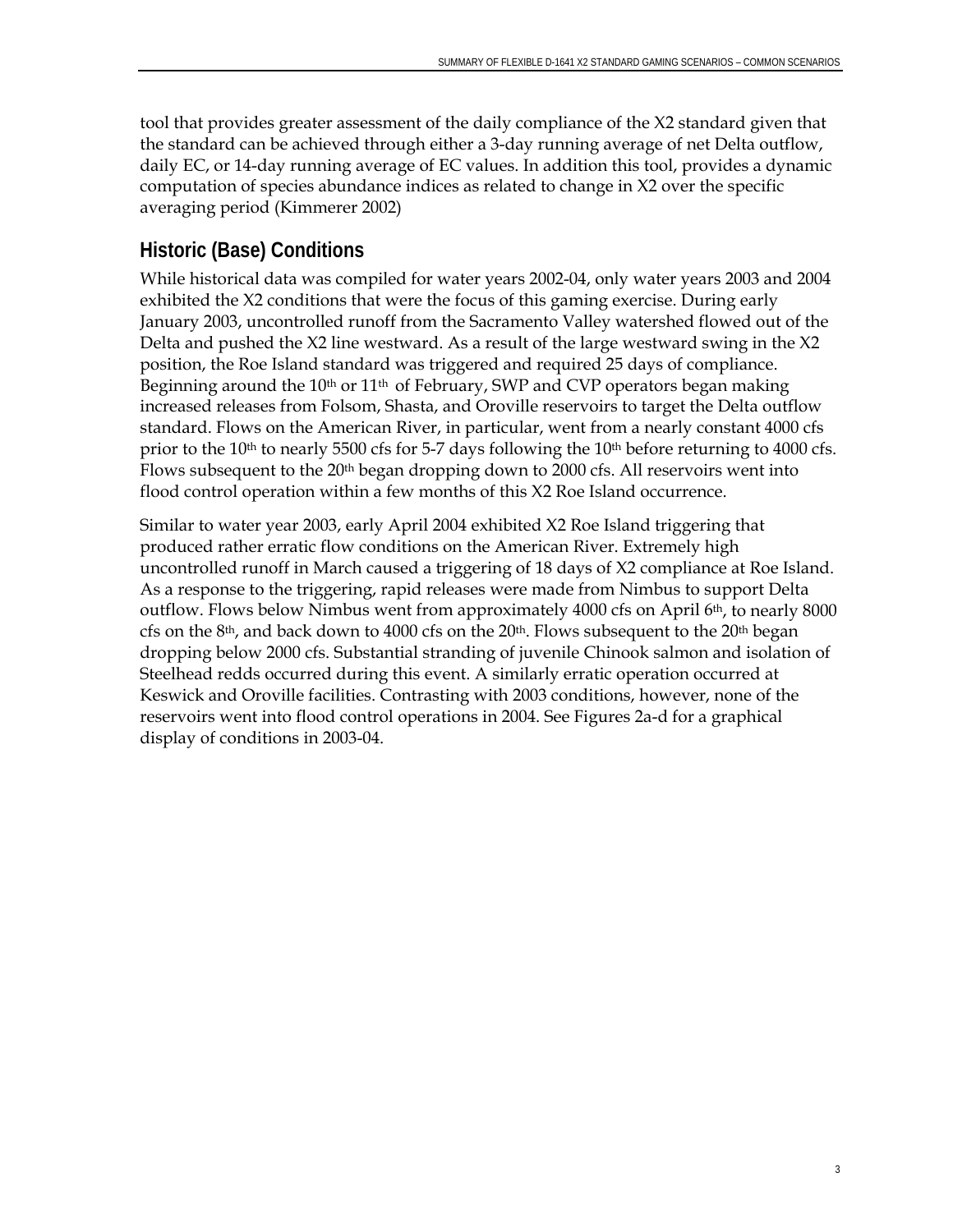# **Summary of Game 1.1 Actions and Impacts**

The following is a synopsis of the actions taken by the participants in Game 1.1 and the result of these actions. A graphical representation of the operational impacts to storage and river flows is shown in figures 3a and 4a.

## **WY 2003**

#### Actions

- February 10-20. Reduced releases from Nimbus to maintain 4000 cfs. A total of 27 kaf was conserved in Folsom by the 20<sup>th</sup>.
- February 23-March 7. In order to provide a better ramping of flows, Nimbus releases were increased to 3500 cfs. A total of 23 kaf was used in this flow augmentation.
- March 8-11. The participants sought to achieve ramping from 3500 cfs to the baseline flows with the remaining conserved water in storage. Flows ramped down to approximately 2000 cfs over the span of 4 days.

### **Impacts**

- X2 changes due to actions: No change in days of X2 compliance (25 days required/26 days satisfied at Roe). Period average X2 changes: Feb-Jun (-0.07 km), Jan-Jun (-0.04 km), Feb-May (-0.06 km), Jan-Apr (-0.06 km), Mar-May (-0.12 km)
- Change in fish abundance indices due to actions: Longfin smelt (+0.50%), American shad (+0.19%), Pacific herring (+0.03%), Crangon (+0.64%)

# **WY 2004**

### Actions

- April 6-20. Reduced releases from Nimbus to maintain 4000 cfs. A total of 51 kaf was conserved in Folsom by the 20th.
- May 1 June 17. Increase Nimbus releases to 2600 cfs to stabilize flows while rereleasing the full 51 kaf. Limited ability to export addition supplies in Delta due to export-inflow constraint.

### Impacts

- X2 compliance: Dropped 2 days of X2 compliance at Roe, but still exceeded required days (18 days required/21 days satisfied at Roe -- 23 days satisfied in baseline).
- Period average X2 changes: Feb-Jun (-0.08 km), Jan-Jun (-0.06 km), Feb-May (+0.03 km), Jan-Apr (+0.05 km), Mar-May (+0.05 km)
- Change in fish abundance indices: Longfin smelt (+0.75%), American Shad (-0.11%), Pacific herring (-0.03%), Crangon (-0.25%). Note that the Longfin smelt index rises slightly while the other indices fall slightly . This is a result of having different averaging periods for the various X2 correlations. Thus, reducing outflow in April while increasing May and June outflow moves average X2 downstream slightly for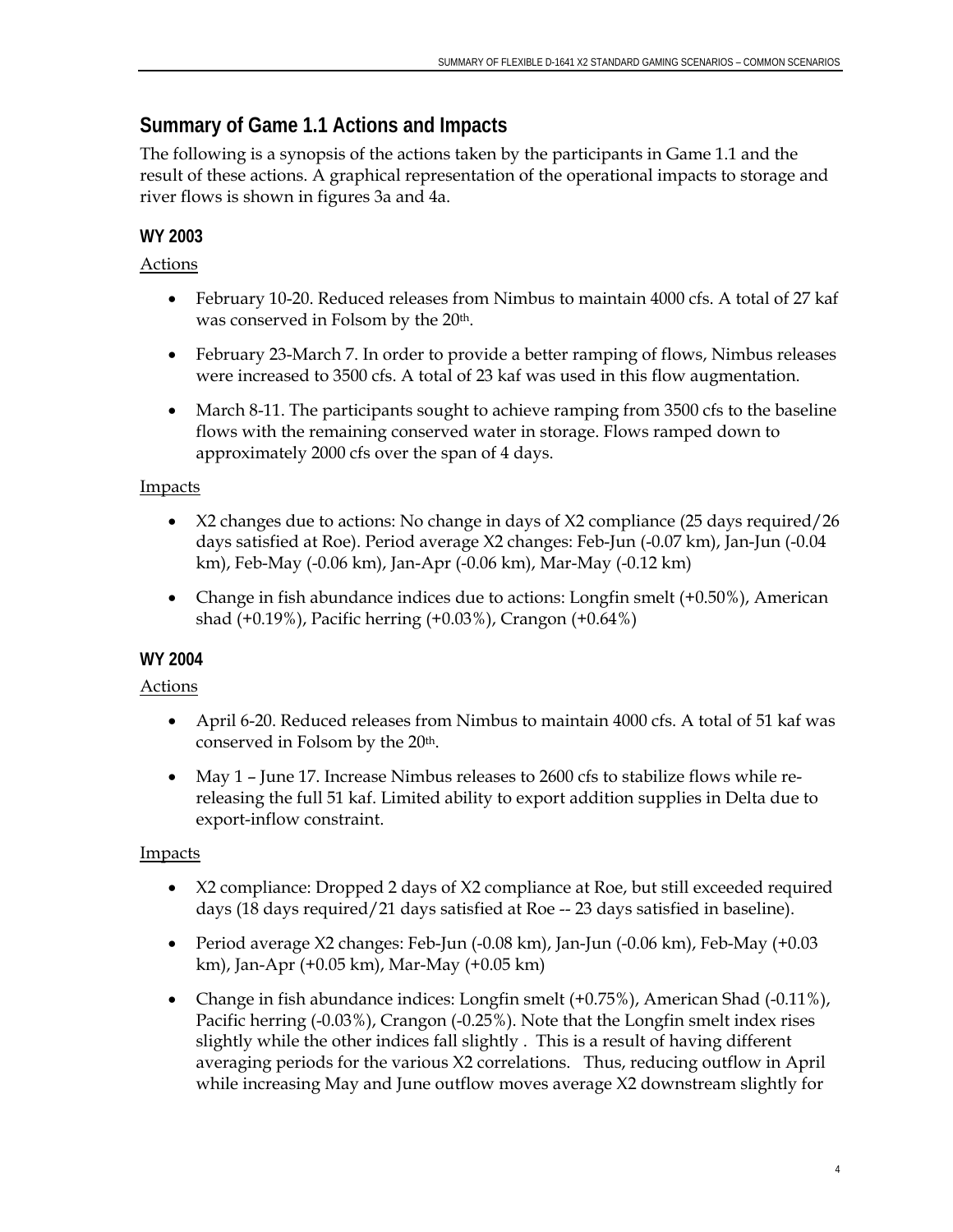the Longfin smelt averaging period (January – June) while moving average X2 upstream slightly for Pacific herring (January – April)

### **Summary of Game 1.2 Actions and Impacts**

The following is a synopsis of the actions taken by the participants in Game 1.2 and the result of these actions. A graphical representation of the operational impacts to storage and river flows is shown in figures 3b and 4b.

#### **WY 2003**

#### Actions

• Same as Game 1.1. Delayed release would not be possible due to flood control operations by May. If attempted, the 27 kaf of conserved water would be spilled if not used prior to flood control operations.

#### Impacts

• Same as Game 1.1.

#### **WY 2004**

#### Actions

- April 6-20. Same as Game 1.1.
- August 1 November 30. Discussed how to re-release later in year and following fall for American River flow objectives. Increased releases from Nimbus to satisfy desired flow targets for the lower American: 1750 cfs in Aug, 1500 cfs in Sep and Oct, and 1750 cfs in Nov. At end of Nov, 22 kaf of conserved water still remaining in storage. Estimated export of water (not gamed due to inadequate data for Delta in WY 2005) is 0 kaf in Aug, 4 kaf in Sep, 8 kaf in Oct, and 10 kaf in Nov.

#### Impacts

- X2 compliance: Dropped 2 days of X2 compliance at Roe, but still exceeded required days (18 days required/21 days satisfied at Roe -- 23 days satisfied in baseline).
- Period average X2 changes: Feb-Jun (+0.06 km), Jan-Jun (+0.06 km), Feb-May (+0.08 km), Jan-Apr (+0.05 km), Mar-May (+0.11 km)
- Change in fish abundance indices: Longfin smelt (-0.68%), American Shad (-0.25%), Pacific herring (-0.03%), Crangon (-0.58%)
- Increased storage in Folsom in April may have positive benefits for coldwater pool management.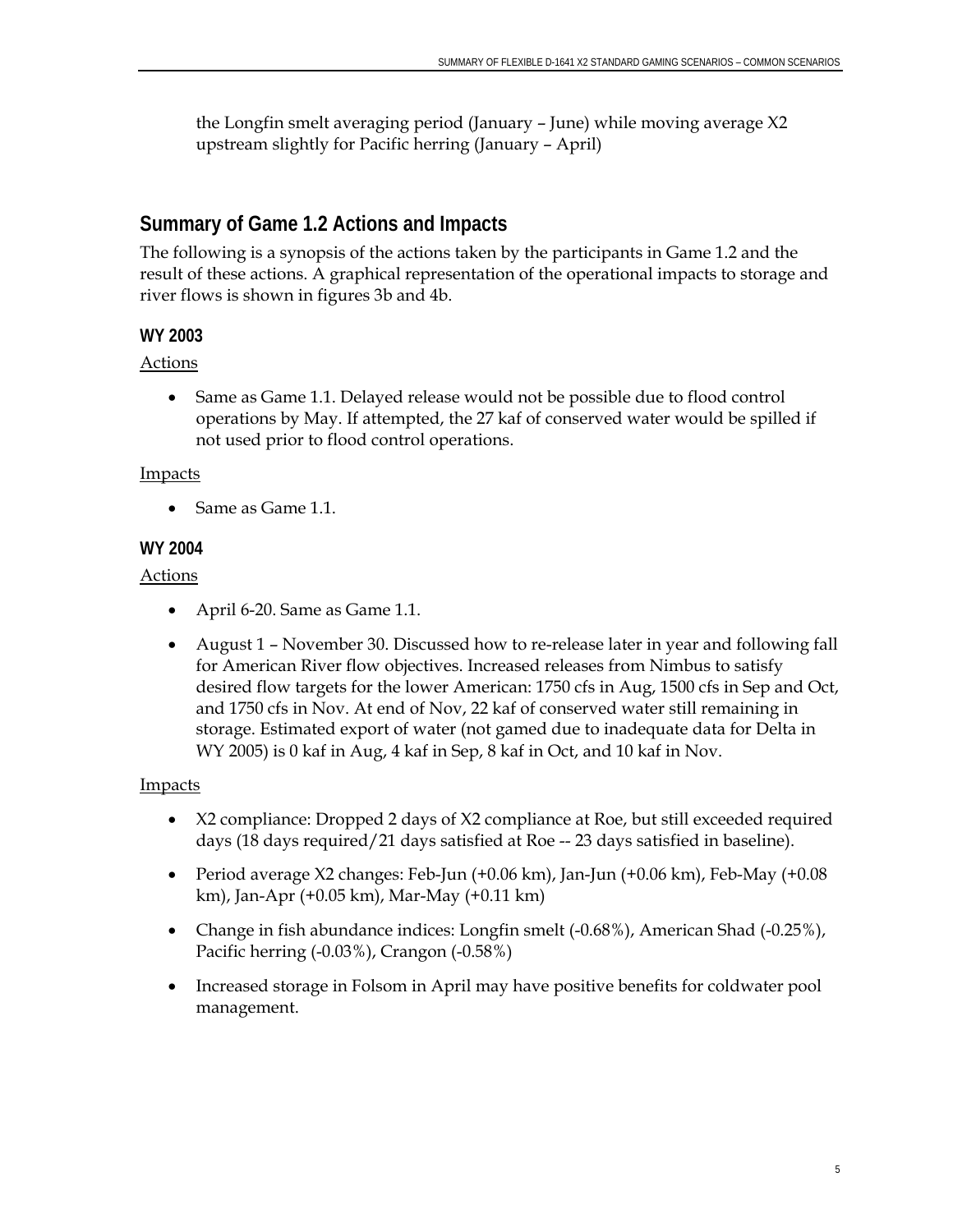#### **References**

Denton RA and Sullivan GD. 1993. Antecedent Flow-Salinity Relations: Application to Delta Planning Models.

Jassby AD, Kimmerer WJ, Monismith SG, Armor C, Cloern JE, Powell TM, Schubel JR, Vendlinski TJ. 1995. Isohaline position as a habitat indicator for estuarine populations. Ecological Applications 5:272-289.

Kimmerer WJ. 2002. Effects of freshwater flow on abundance of estuarine organisms: physical effects or trophic linkages? Marine Ecology Progress Series 243: 39-55.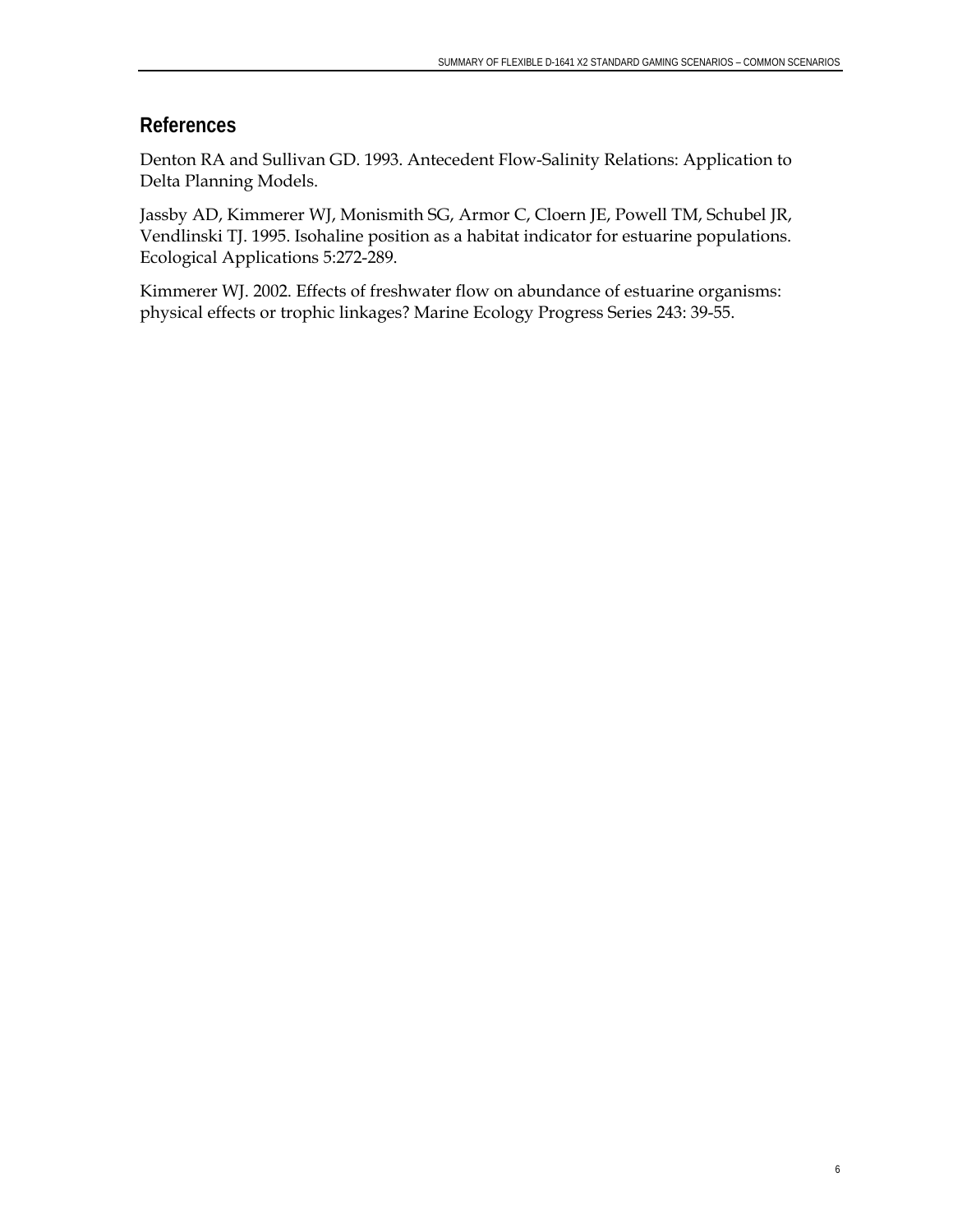

Figures 1. Gaming model schematic.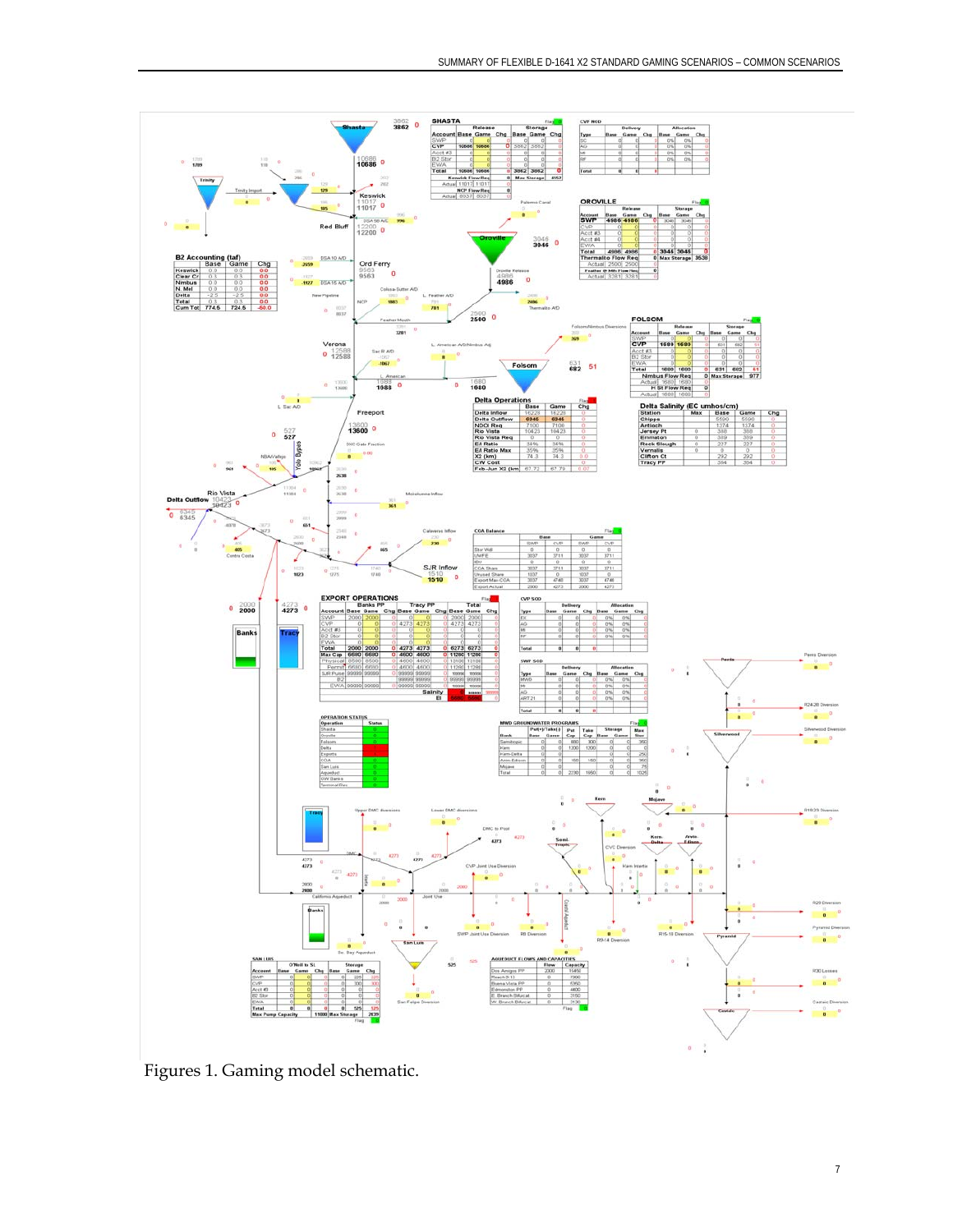

**Delta X2 Position**

#### **American River Flow below Nimbus**



Figures 2a (top) and 2b (bottom). Historical X2 position and American River flows for water years 2003-04.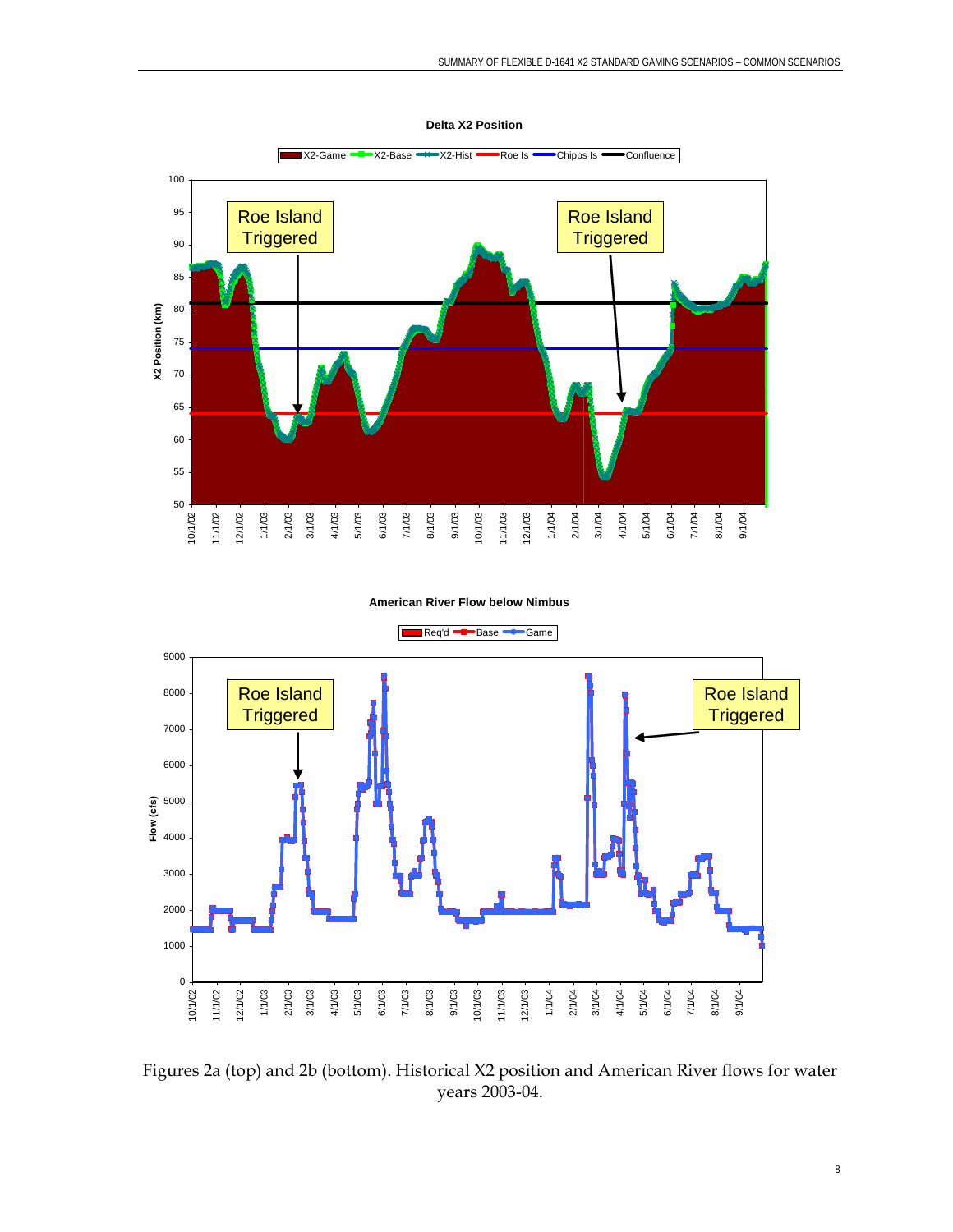**Sacramento River Flow below Keswick**



#### **Feather River Flow below Thermalito**



Figures 2c (top) and 2d (bottom). Historical Sacramento River and Feather River flows for water years 2003-04.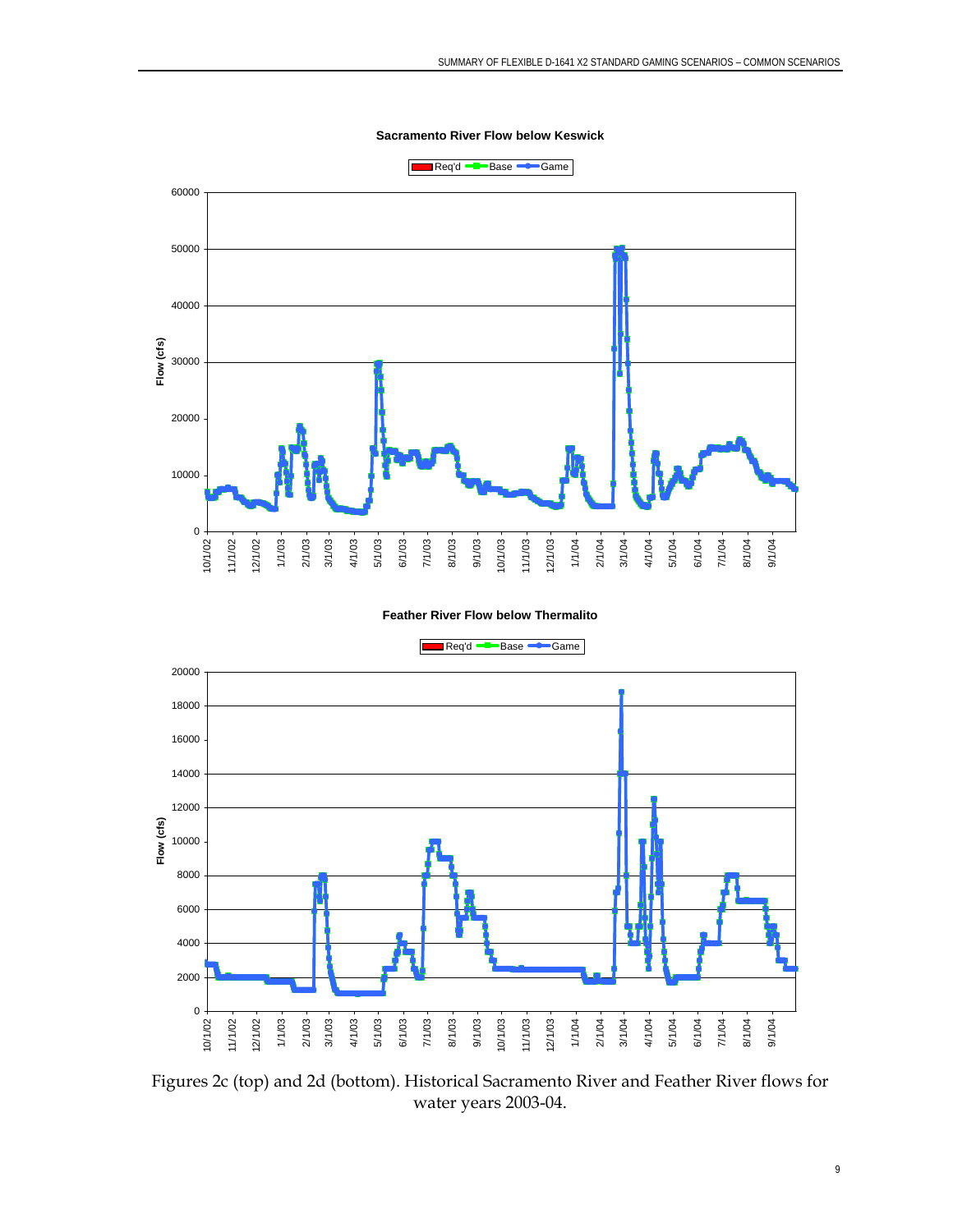**American River Flow below Nimbus**



#### **American River Flow below Nimbus**



Figures 3a (top) and 3b (bottom). Flow changes on the American River due to actions taken in Game 1.1 (3a) and Game 1.2 (3b) for water years 2003-04.